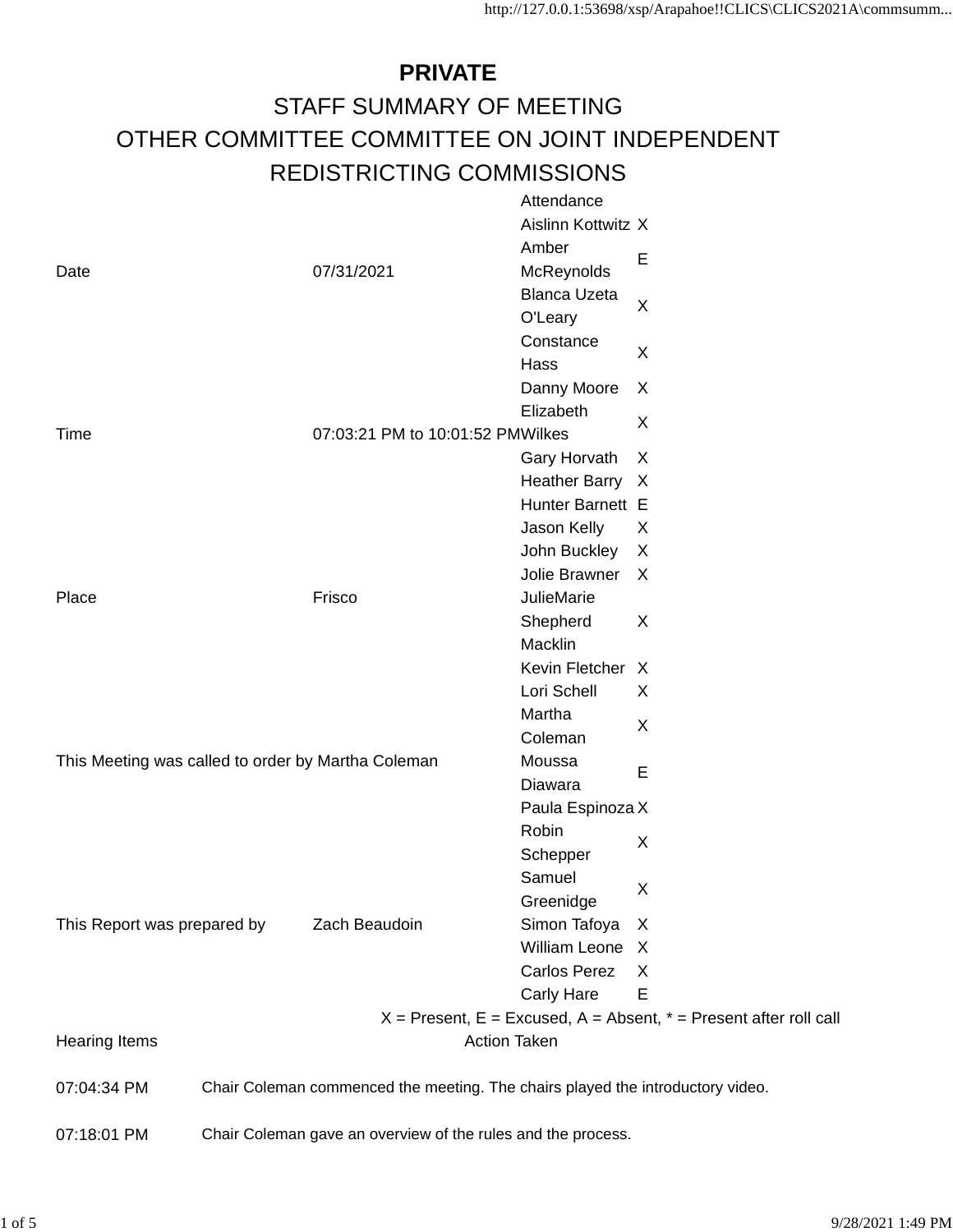- 07:23:15 PM Doctor Susan Newcomer, representing self, testified. Dr. Newcomer stated that she believes Grand County would fit better with CD2 in the Front Range.
- 07:27:54 PM Ms. Emily Tracy, representing self, testified. Ms. Tracy testified about which counties she believes go together and submitted a map that reflects her comments.
- 07:34:34 PM Mrs. Susan Knopf, representing self, testified. Mrs. Knopf testified that she'd like to see CD3 be more competitive and the district grouped with like communities of interest.
- 07:39:05 PM Honorable Elisabeth Lawrence, representing Summit County Government, testified. Ms. Lawrence testified that Summit County is linked to the Front Range, and they share similar interests with their economy, tourism, services, and more.
- 07:46:04 PM Commissioner Tamara Pogue, representing Summit County government, testified. Commissioner Pogue, testified that Summit, Clear Creek, Park and Lake Counties have similar issues surrounding housing, their workforce, and healthcare. She asked commissioners keep them together in a congressional district.
- 07:50:39 PM Mr. Ryan Hyland, representing Town of Silverthorne, testified. Mr. Hyland testified that there are similar interests along the Denver to Summit County corridor that he'd like commissioners to consider.
- 07:53:12 PM Jessica Hoover, representing High Country Conservation Center, testified. Mr. Hoover testified that CD2 should include Summit County with the Front Range because they share similar interests on electricity, transport, and tourism.
- 07:56:13 PM Mr. Hunter Mortensen, representing self, testified. Mr. Mortensen testified that he'd like the recreation communities to be grouped together in CD2 based on common interests.
- 08:02:39 PM Ms, Christine Bradley, representing self, testified. Ms. Bradley testified that Clear Creek County is a part of the metro area and their water supply is shared with them. She testified that the county should be included in CD2.
- 08:06:14 PM Beth Groundwater, representing self, testified. Ms. Groundwater testified that the mountain counties of Routt, Grand, Eagle, and Summit should be included with Park, Lake, and Clear Creek Counties in a congressional district. She testified that those counties have similar interests and water interests.
- 08:12:08 PM Carol Saade, representing Town of Breckenridge, testified. Ms. Saade testified that Summit County should be combined with parts of the front range due to their common interest and indicated their social, economic, medical, and other interests are connected.
- 08:15:34 PM Alan Henceroth, representing Arapahoe Basin Ski Area, testified. Mr. Henceroth testified that Summit County shares interests with Front Range communities and discussed many of those interests.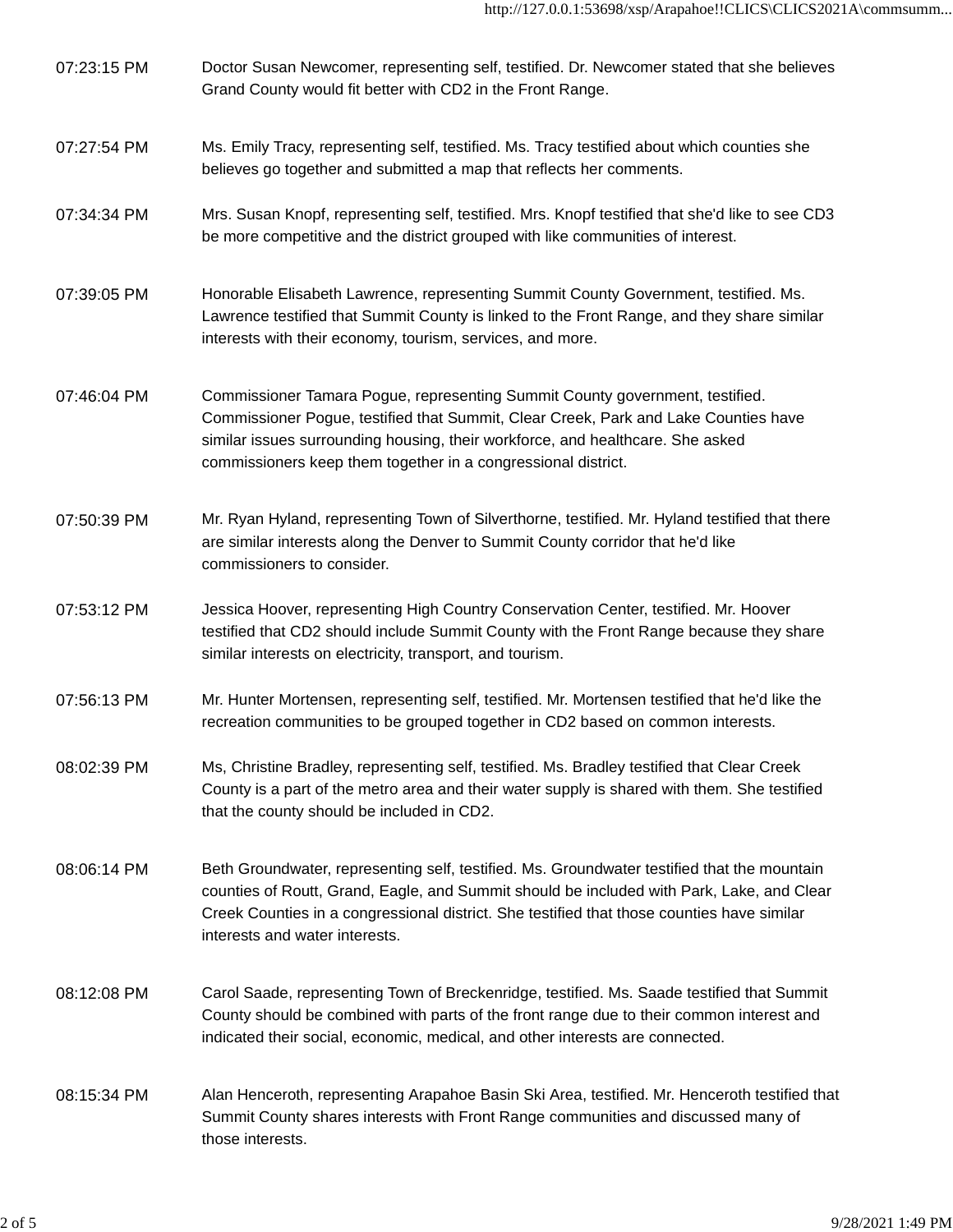- 08:20:18 PM James Haeffner, representing self, testified. Mr. Haeffner testified that CD3 is good and addresses water issues and connects mountain communities.
- 08:22:18 PM Florine Raitano, representing self, testified. Dr. Raitano testified that Summit County and the surrounding counties were taken care of when they were drawn with the Front Range and feels like they haven't benefited in current district. Dr. Florine testified that she believes these counties should to be part of CD2.
- 08:28:06 PM Mr. Rick Bell, representing self, testified. Mr. Bell testified that by combining Summit County with the Western Slope hurts the representation between the two. He discussed his ideas for changing the map.
- 08:35:46 PM Karn Stiegelmeier, representing Friends of the Lower Blue River and Eagle Summit Wilderness Alliance, testified. Ms. Stiegelmeier testified that Park, Clear Creek, and Lake Counties and the surrounding communities are dependent and interconnected and have common interests with the Front Range.
- 08:39:57 PM Lake County Commissioner Jeff Fiedler, representing Lake County, testified. Commissioner Fiedler testified that Eagle, Lake, and Summit Counties need to be together due to common public policy issues.
- 08:46:19 PM Jim Blugerman, representing self, testified. Mr. Blugerman testified that Clear Creek County should be with the Front Range due to similar public policy interests.
- 08:49:18 PM Summit County Commissioner Joshua Blanchard, representing Summit County, testified. Commissioner Blanchard testified that Summit County and the surrounding communities have a common interest with the Front Range which include workforce needs, education, and other interests.
- 08:53:28 PM Pete Fralick, representing self, testified. Mr. Fralick testified that Eagle County and the Western Slope have common interests and should remain together in CD3.
- 08:54:15 PM Katherine Czukas, representing self, testified. Ms. Czukas testified that the northern part of Colorado Springs needs to be together in a district.
- 09:00:43 PM Ms. Nina Waters, representing self, testified. Ms. Water testified that she is fearful that people of color will be grouped in as a minority district and then cracked to eliminate the representation the rest of the community may have. She lives in Summit County and fears some of the proposals.
- 09:06:00 PM Joseph O'Malley, representing self, testified. Mr. O'Malley testified that the preliminary maps look great, and he appreciates the way they have been drawn.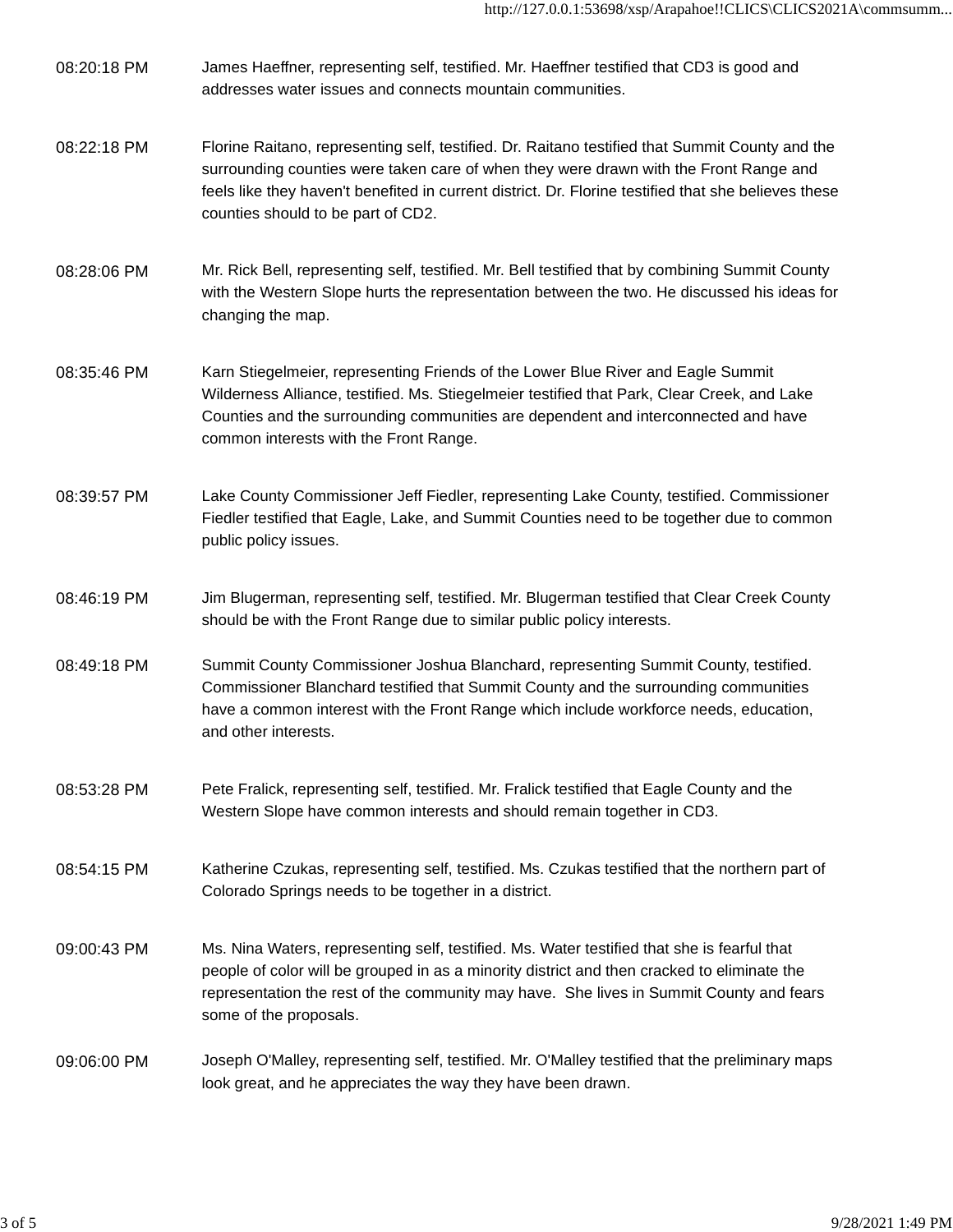| 09:09:03 PM | Ms. Patricia McLaughlin, representing self, testified. Ms. McLaughlin requested that Summit<br>County be in CD2 for environmental issues and common interests with Boulder.                                                                                                                                                                  |
|-------------|----------------------------------------------------------------------------------------------------------------------------------------------------------------------------------------------------------------------------------------------------------------------------------------------------------------------------------------------|
| 09:11:58 PM | Commissioner George Marlin, representing Clear Creek County, testified. Commissioner<br>Marlin testified that Clear Creek County has a plurality of people who work outside of the<br>county and have many community interests in the east rather than the west and want to be<br>in CD2.                                                    |
| 09:16:46 PM | Mark Goodban, representing self, testified. Mr. Goodban testified that he wants the mountain<br>communities and Eagle County to be districted together in the same district of CD3.                                                                                                                                                          |
| 09:20:09 PM | Mr. Jonathan Knopf, representing the Friends of the Lower Blue River, testified. Mr. Knopf<br>testified that the Blue River is a water source for millions of people, but would like to be in<br>CD2 rather than CD3 for water and environmental issues and philosophical reasons.                                                           |
| 09:29:33 PM | Ms. Lucy Kay, representing Breckenridge Tourism Office, testified. Ms. Kay testified that it is<br>important that Summit County be included with the Front Range. She stated they have linked<br>economies and share similar interests.                                                                                                      |
| 09:32:41 PM | Mr. Chris Dorton, representing self, testified. Mr. Dorton testified that for Summit County,<br>their main issues surround the environment and water and believe they fit best with the Front<br>Range.                                                                                                                                      |
| 09:34:40 PM | CJ Milmo, representing self, testified. Mr. Milmo testified that he prefers the preliminary maps<br>but with the final census data changes.                                                                                                                                                                                                  |
| 09:38:11 PM | Stan Katz, representing self, testified. Mr. Katz testified that he believes that the commission<br>should create 3 safe districts and 2 competitive districts.                                                                                                                                                                              |
| 09:41:33 PM | Kim McGahey, representing self, testified. Mr. McGahey testified that he would like Summit<br>County districted in CD3 and believes the Western Slope should stay together.                                                                                                                                                                  |
| 09:42:47 PM | Ron Gebhardtsbauer, representing self, testified. Mr. Gebhardtsbauer testified that one<br>approach for commissioners is to measure borders in miles to understand the size of<br>districts. Another approach is to measure competitive and non-competitive districts. He<br>underlined the reasons competitiveness is possibly problematic. |
| 09:47:18 PM | Bob Cottrell, representing self, testified. Mr. Cottrell testified that he supports the preliminary<br>CD 3 district. He believes the interests with Boulder are mainly political and Summit County<br>has more in common with the Western Slope.                                                                                            |
| 09:49:21 PM | Thomas Davidson, representing self, testified. Mr. Davidson testified that Summit and Lake<br>Counties and the northern part of Park County should be in the same House district based<br>on their economies and interests.                                                                                                                  |